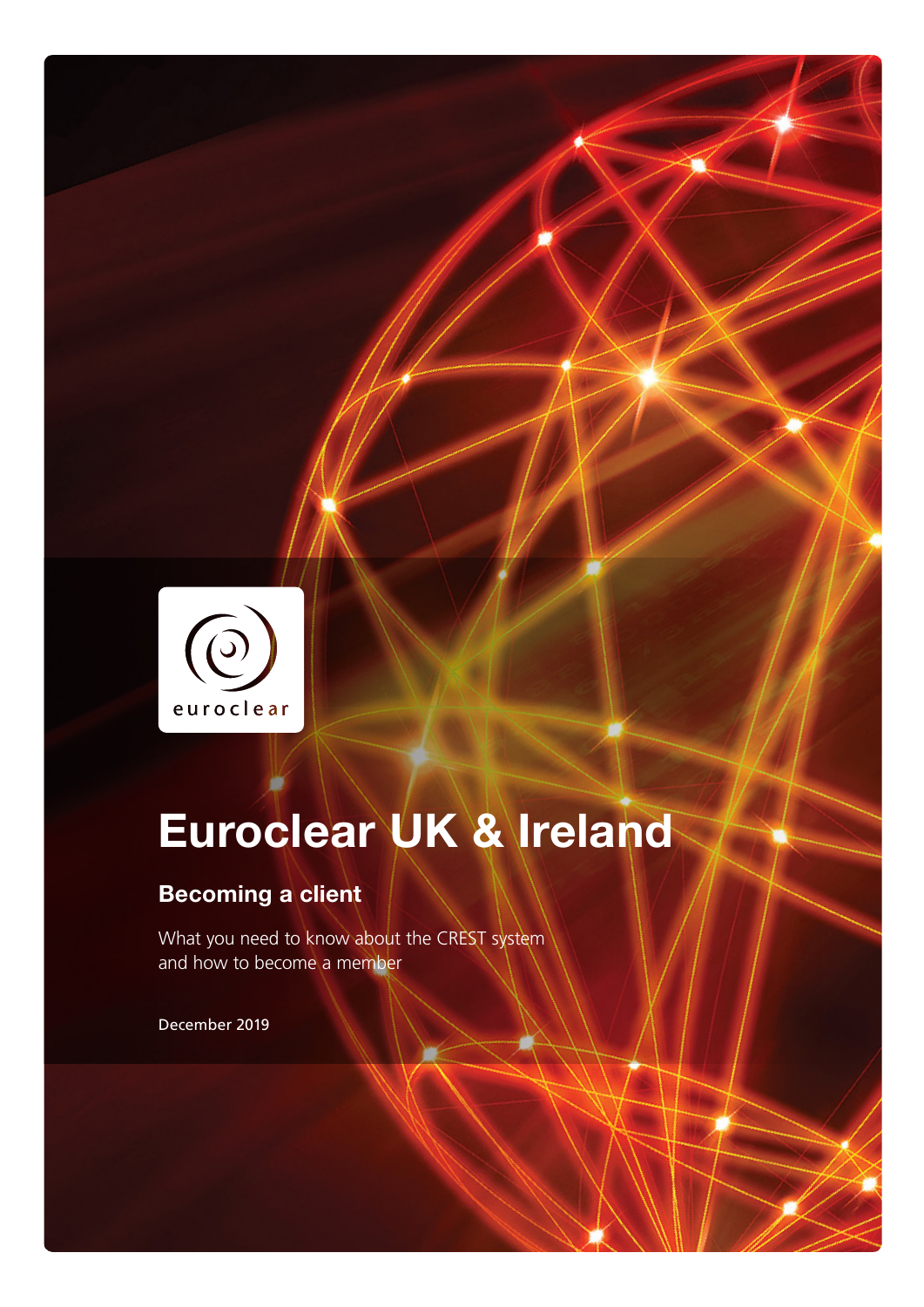# Table of contents

| Why become a client of Euroclear UK & Ireland?     | 3  |
|----------------------------------------------------|----|
| Who can become a client of Euroclear UK & Ireland? | 4  |
| How to become a client of Euroclear UK & Ireland?  | 4  |
| How does the CREST system work?                    | 6  |
| <b>Tariff</b>                                      | 10 |
| Further information                                | 11 |
| Contact us                                         |    |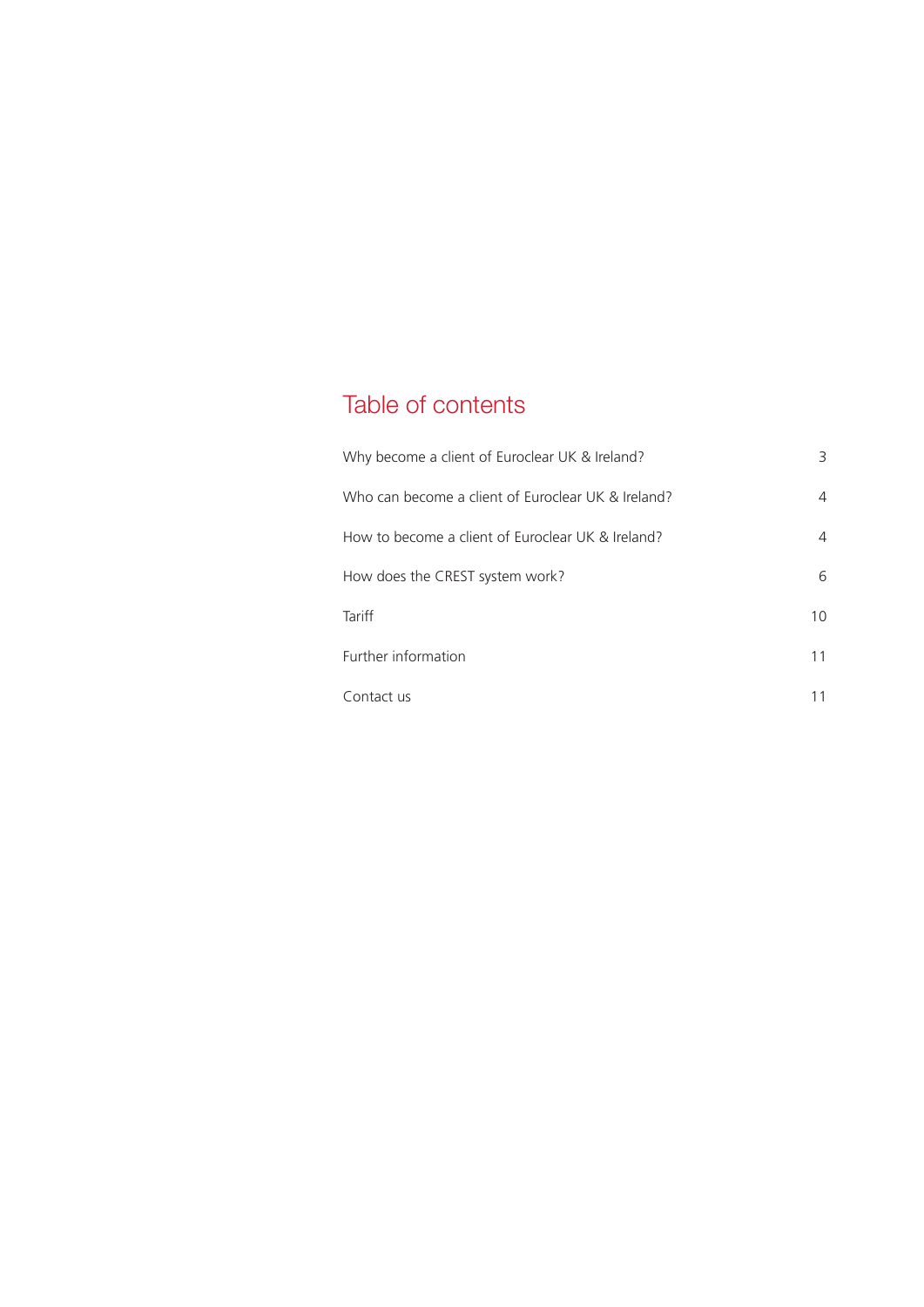### Why become a client of Euroclear UK & Ireland?

Euroclear UK & Ireland operates the CREST system, one of the largest and most technically advanced settlement systems in the world.

Each day it receives around 1.8 million transactions for settlement in over 17,000 securities in real time, with a daily value in excess of £1 trillion. In terms of value, approximately 88% of UK equities are held in the CREST system.

#### The CREST system enables you to hold and settle:

- UK, Irish, Jersey, Guernsey and Isle of Man equities, warrants and covered warrants
- UK government bonds and money market instruments
- corporate debt securities
- investment funds, including unit trusts, OEICs and Exchange-Traded Funds (ETFs)

#### The CREST system enables you to:

- manage your transactions
- manage your payments in sterling, euros and US dollars
- manage your collateral
- receive all the benefits on your investments
- vote on your shares

Euroclear UK & Ireland is a Recognised Clearing House under the Financial Services and Markets Act 2000, an approved Operator pursuant to the Uncertificated Securities Regulations 2001 and a recognised inter-bank payment system under the Banking Act 2009.

#### The Euroclear advantage

Euroclear UK & Ireland is part of the Euroclear group, the pre-eminent provider of post-trade services. We help our clients to be more successful by making it easier for them to: settle domestic and cross-border securities transactions and safekeep their investments. We also help clients manage the risks and exposures arising from their transactions.

Our clients are spread across more than 90 countries and include some of the world's most important financial institutions.

The Euroclear group settles more than 150 million transactions a year in over 40 currencies. The assets we hold for our clients are valued at €23 trillion. The total value of securities transactions settled by the Euroclear group is over €540 trillion per annum.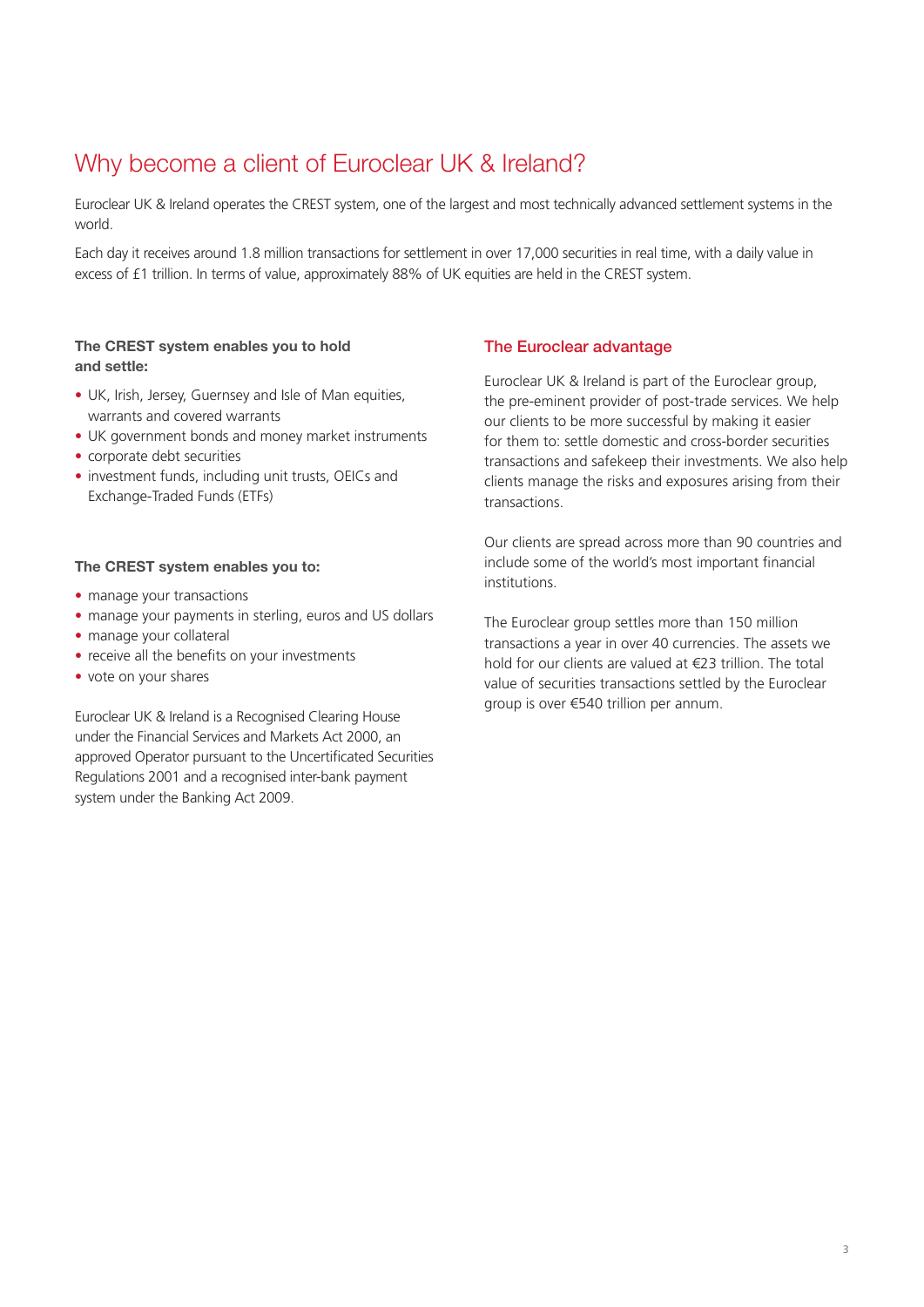### Who can become a client of Euroclear UK & Ireland?

Euroclear UK & Ireland offers membership for corporate entities and individuals.

The eligibility criteria for participation for each of the different types of corporate participant are set out in [Eligibility criteria for participation in the CREST system](https://my.euroclear.com/dam/EUI/CSDR/Eligibility-criteria-for-participation-in-the-CREST-system-Corporate%20entities.pdf)  corporate entities, available on my.euroclear.com.

A wide range of brokers, international banks, custodians and investment houses connect directly to the CREST system. These institutions may provide access for other retail investors (including private individuals) and companies that wish to hold and settle securities electronically, but do not wish to maintain a direct connection.

Private individuals can take up CREST membership, and are referred to as 'personal members'. Personal members access the CREST system via a sponsor, often a stockbroker or bank.

For further information about corporate or personal membership, and to download our 10-point guide to becoming a client, please visit **euroclear.com/join**.

Membership is subject to completion of Euroclear UK & Ireland's admission process. Firms can connect directly to the CREST system from a number of locations across Europe and North America.

### How to become a client of Euroclear UK & Ireland

Firms that wish to settle their securities transactions and hold their securities with us have two main options:

- become a direct member (with the option of acting as a sponsor)
- become a sponsored member, operating through a sponsor

**Direct members** are firms that have invested in the hardware and software to connect directly to the CREST system. They interact with the CREST system using dedicated secure networks to exchange electronic messages.

A direct member of the CREST system can act as a sponsor for **sponsored members** that do not have a direct connection.

A **member** (whether direct or sponsored) has securities and cash functionalities in the CREST system, and is the legal owner of the securities recorded in its name in the CREST register.

#### Does it take long to become a member?

No. We will enable a sponsored member upon receipt of the signed agreements and satisfactory completion of the admission process. In addition to the requirements for a sponsored member, a firm becoming a direct member will also need to connect to the CREST system and complete testing. We will provide dedicated resources to assist you through the testing process.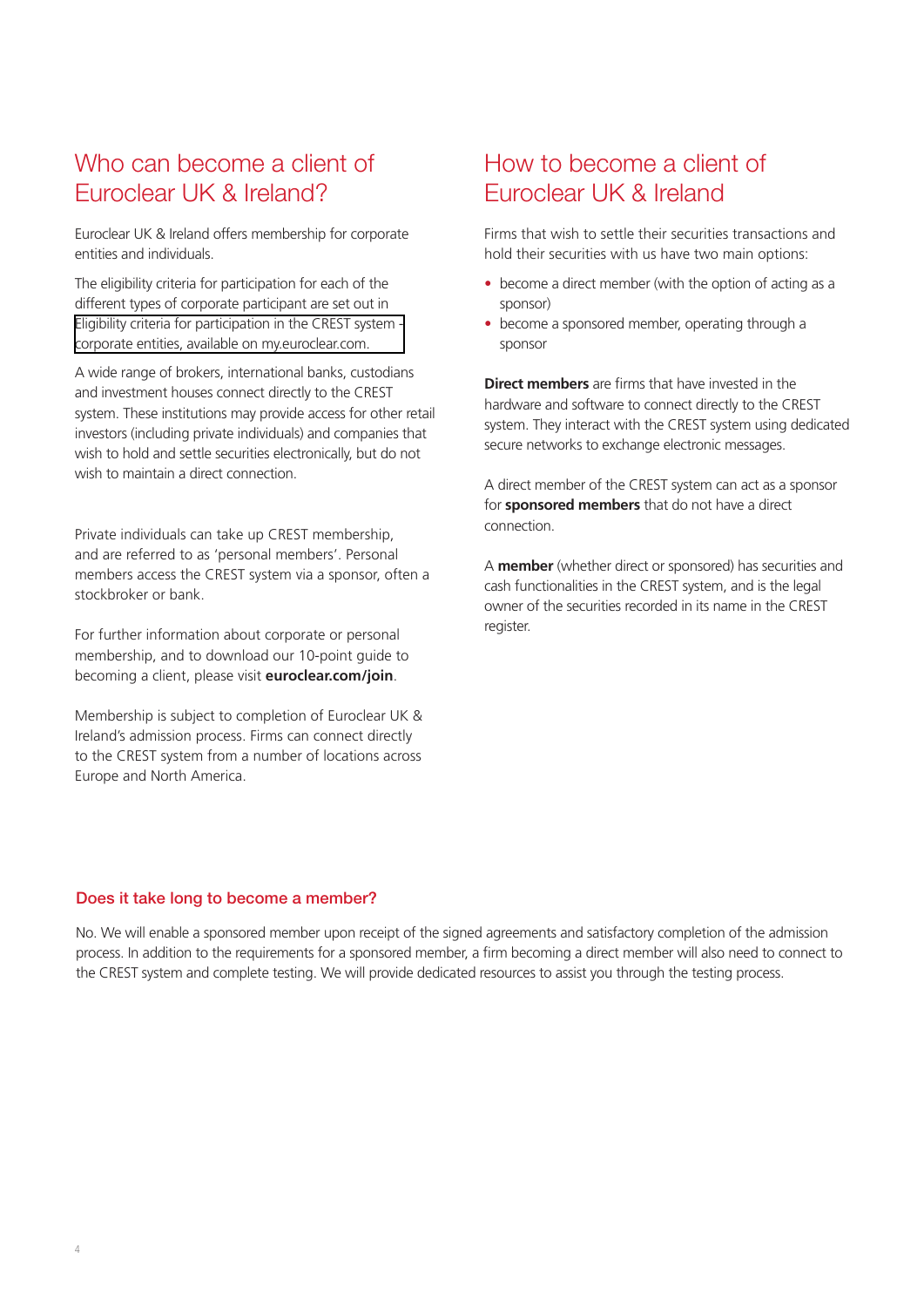#### How do I become a direct member?

To become a direct member, you will need to:

- Arrange a meeting with one of our Relationship Managers (please send, an email to eui-crm@euroclear. com), who will guide you through the decision-making process.
- Choose your software interface. The CREST system can be accessed via file transfer using CREST proprietary messages, or via ISO 15022 messaging using MQSeries as the delivery mechanism. Direct members can connect from their own back-office systems with interfaces developed by themselves or by commercial software providers. We also provide a Graphical User Interface (GUI) which gives access to the full range of system functionalities, including all input and enquiry messages and a comprehensive help facility.
- Enter into a contract with one or more of the accredited network providers – BT and SWIFT. You may like to consider contracting with more than one provider in order to have adequate contingency arrangements. Connection to the network is made via one (or more) gateway(s).
- Enter into a contract with one of the payment banks, for each settlement currency required. See page 7 for more information about payment banks.
- Enter into a contract with Euroclear UK & Ireland by completing the admissions process and signing the relevant membership agreement. E-form applications, designed to make account administration easier and quicker, are available for some member types. Find out more at euroclear.com/e-Forms.
- Browse the 'Third-party software providers' section on our website to find out more about the backoffice packages available. Go to my.euroclear.com/ euisoftwareproviders. You will need to log in/register to view this page.
- Undertake a minimum of three days testing with Euroclear UK & Ireland to ensure your technical interface works correctly.

#### How do I become a sponsored member?

To become a sponsored member, you will need to:

- Arrange a meeting with one of our Relationship Managers (please send an email to **eui-crm@euroclear.com**), who will guide you through the decisionmaking process.
- Choose your sponsor and enter into appropriate arrangements for your business with that sponsor. A list of potential sponsors can be found in the 'Third-party settlement agents' section of our website. Go to **my.euroclear.com/euisettlementagents**. You will need to log in/register to view this page.
- Enter into a contract with one of the payment banks for each settlement currency required. Your sponsor may want to arrange payment facilities for you with its preferred bank. See page 8 for more information about payment banks.
- Enter into a contract with Euroclear UK & Ireland by completing the admission process and signing the relevant membership agreement.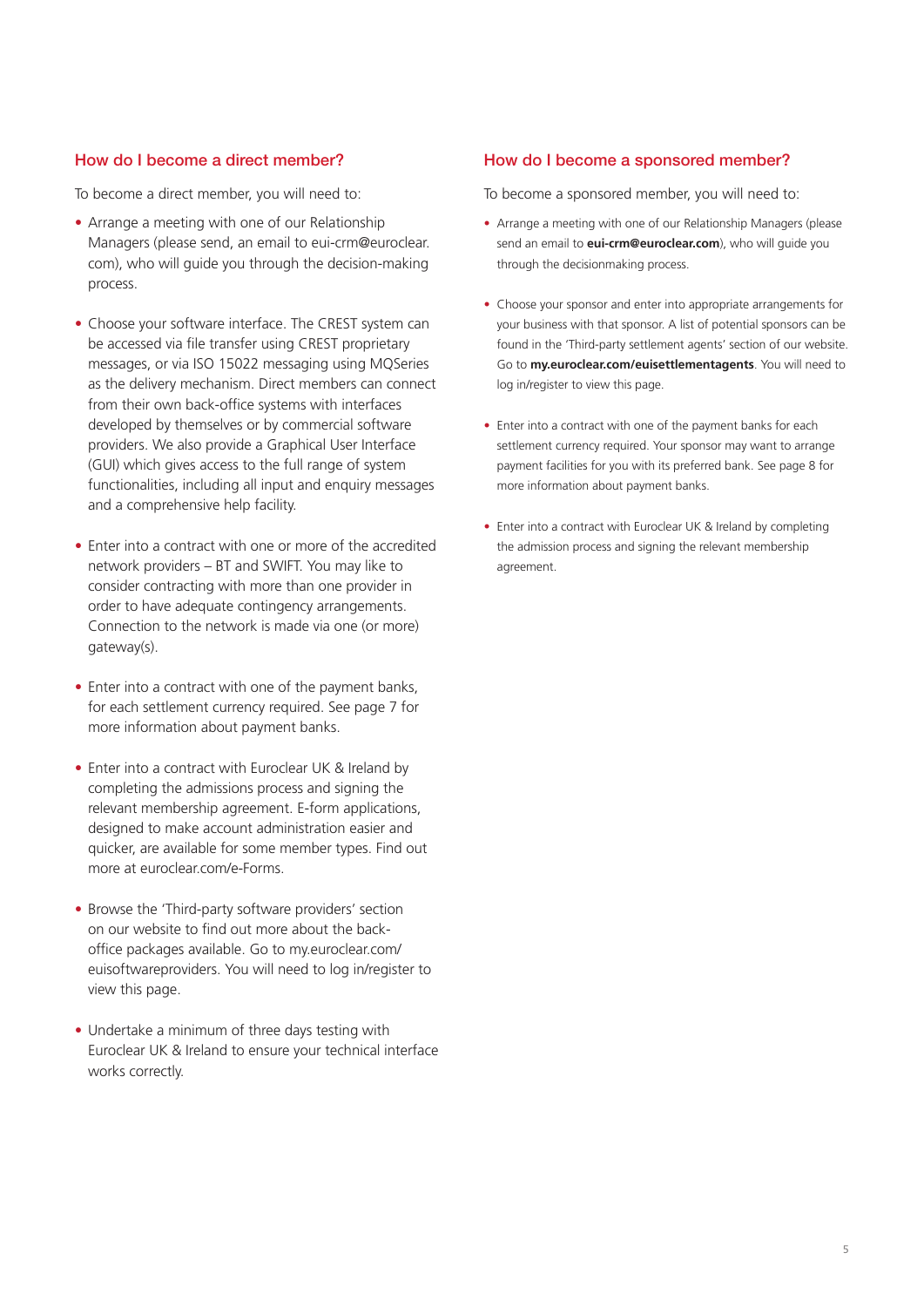### How does the CREST system work?

Euroclear UK & Ireland is neither a custodian nor a depository in the traditional sense, as it does not hold UK, Irish, Jersey, Guernsey and Isle of Man securities on behalf of participants.

Instead, we provide a means for the owners of those securities to hold them securely in an electronic dematerialised form and receive all shareholder benefits, such as dividends and participation in other corporate actions.

Securities held in the CREST system are fully dematerialised and can only be transferred by means of electronic instructions sent to the CREST system across highly secure and resilient networks.

CREST members are the direct legal owners of the securities. Under the laws of the UK, Ireland, Jersey, Guernsey and Isle of Man, the legal ownership of dematerialised securities is evidenced by the entries in the register, which is maintained by Euroclear UK & Ireland (for UK securities), or by the issuing company or its registrar (for Irish, Jersey, Guernsey and Isle of Man securities).

#### **Settlement**

The CREST system provides for the simultaneous exchange of payment and securities at the moment of settlement.

Transactions may be the result of stock market bargains or off-market transactions and may consist of deliveries of securities against cash, securities free of payment or cashonly movements.

#### The settlement process

The process of settlement begins with the parties to a transaction sending their electronic instructions to the CREST system as soon as possible after dealing.

The transaction is then alleged to the relevant counterparty for matching. This means that the counterparty needs to input a corresponding instruction that matches a number of fields describing the transaction (security traded, consideration, intended settlement date, etc.). Once a matching transaction is matched, it cannot be deleted unilaterally by either party.

#### Real-time settlement

Real-time settlement (on trade date if required) means that you can monitor and manage your transactions throughout the day to improve settlement performance. The CREST system provides real-time direct access to live data through its wide range of flexible messaging enquiries and the GUI.

The CREST system accepts input between 04:00 and 20:00, and handles enquiries between 04:00 and 22:00. Settlement against payment for equities, gilts, eligible debt securities and notional fund units starts at 06:00. Settlement against payment stops at 14:00 for equities and notional fund units, and at 14:55 for gilts, eligible debt securities and cash.

You can continue to deliver equities and notional fund units to other members free of payment until 16:30, and gilts and eligible debt securities until 16:40. The period between 15:00 and 16:10 is used solely for collateral movements.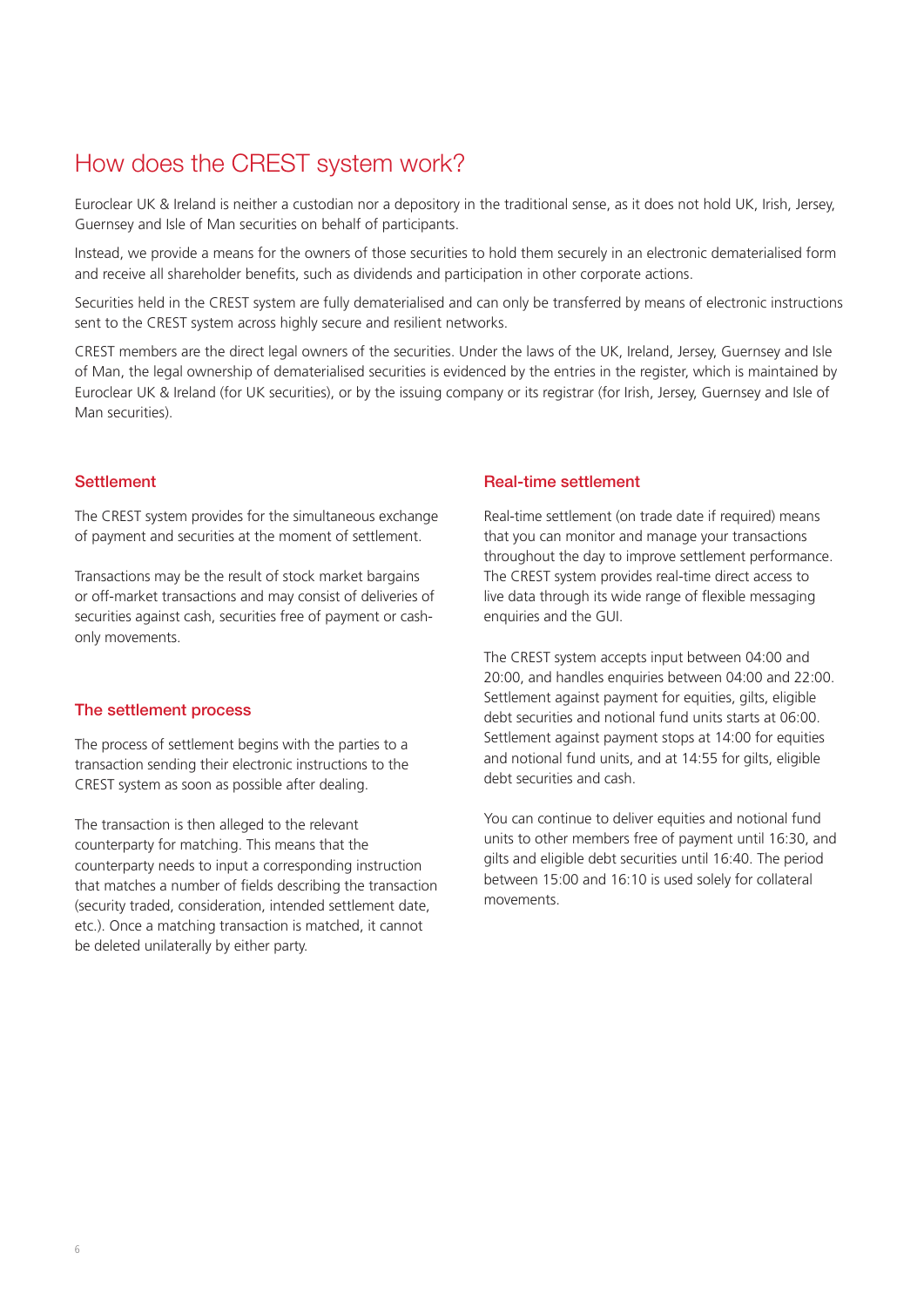#### Central counterparty services

We operate Central Counterparty (CCP) services, which together with the relevant CCP provide full counterparty anonymity and improved counterparty risk protection.

- In cooperation with LCH.Clearnet, SIS -clear and the London Stock Exchange, we operate a central counterparty service for electronically executed trades on the SETS platform, including SETSqx, as well as trades executed on Equiduct and PLUS markets (which are cleared by LCH.Clearnet).
- Together with Eurex Clearing AG and the Irish Stock Exchange, we offer central counterparty services for securities traded on the ISE Xetra order book of the Irish Stock Exchange.
- Together with Eurex Clearing AG, we offer central counterparty services for the delivery of the securities underlying UK and Irish equity options traded on Eurex exchanges or entered bilaterally into the clearing process of Eurex Clearing AG.

Our central counterparty services allow you to take advantage of central sponsor arrangements and settlement netting.

A central sponsor is the mechanism by which transactions in the CREST system are created on a participant's behalf in relation to trades conducted on a particular trading platform. This eliminates the need for you (or your sponsor) to input securities transaction instructions into the CREST system and provides for straight-through processing.

With settlement netting, the CREST system can replace a number of transactions between the same participants in the same security with a net transaction, which can in turn be matched automatically using direct input. With our cross-platform netting service, CCPs can generate a single net position per security for each of their participants across multiple trade venues. This net position can then be instructed for settlement in the CREST system.

#### International settlement

Our international service provides straightforward, lowcost settlement and asset servicing for a wide range of international markets including the US, Australian, Canadian and European markets.

You use the same client interface and system framework as for UK and Irish securities. Corporate actions facilities are available, with processing carried out in the same way as for UK and Irish securities. We also provide relief at source taxation services for US and Canadian securities.

#### Paper interface

We offer an efficient process (known as dematerialisation) for moving certificated securities into the CREST system. A holding of certificated securities can be converted into a holding of electronic securities with no change in the legal ownership of the securities.

The CREST system is a voluntary solution and shareholders can choose to keep their securities in certificated form.

#### Residual settlement

The majority of UK, Irish, Jersey, Guernsey and Isle of Man securities are available to settle in the CREST system. Where securities are not eligible for dematerialised settlement, the CREST system provides an efficient residual settlement mechanism that enables the cash portion of the delivery to be reflected in the CREST system while the paper moves outside.

#### Funds

The Euroclear UK & Ireland investment funds service is the first integrated, electronic order routing, settlement and reconciliation solution for UK fund transactions. Orders placed with fund managers are settled through the CREST system on a T+4 basis. Orders placed via the EMX Message System can be routed into the CREST system and transactions created by direct input.

You can monitor your funds positions throughout the day and reconcile in real time. The full range of automated corporate action functionalities, as well as switches and transfers, is also provided. Transfer of legal title takes place outside of the CREST system, when the product provider or its registrar updates the legal register.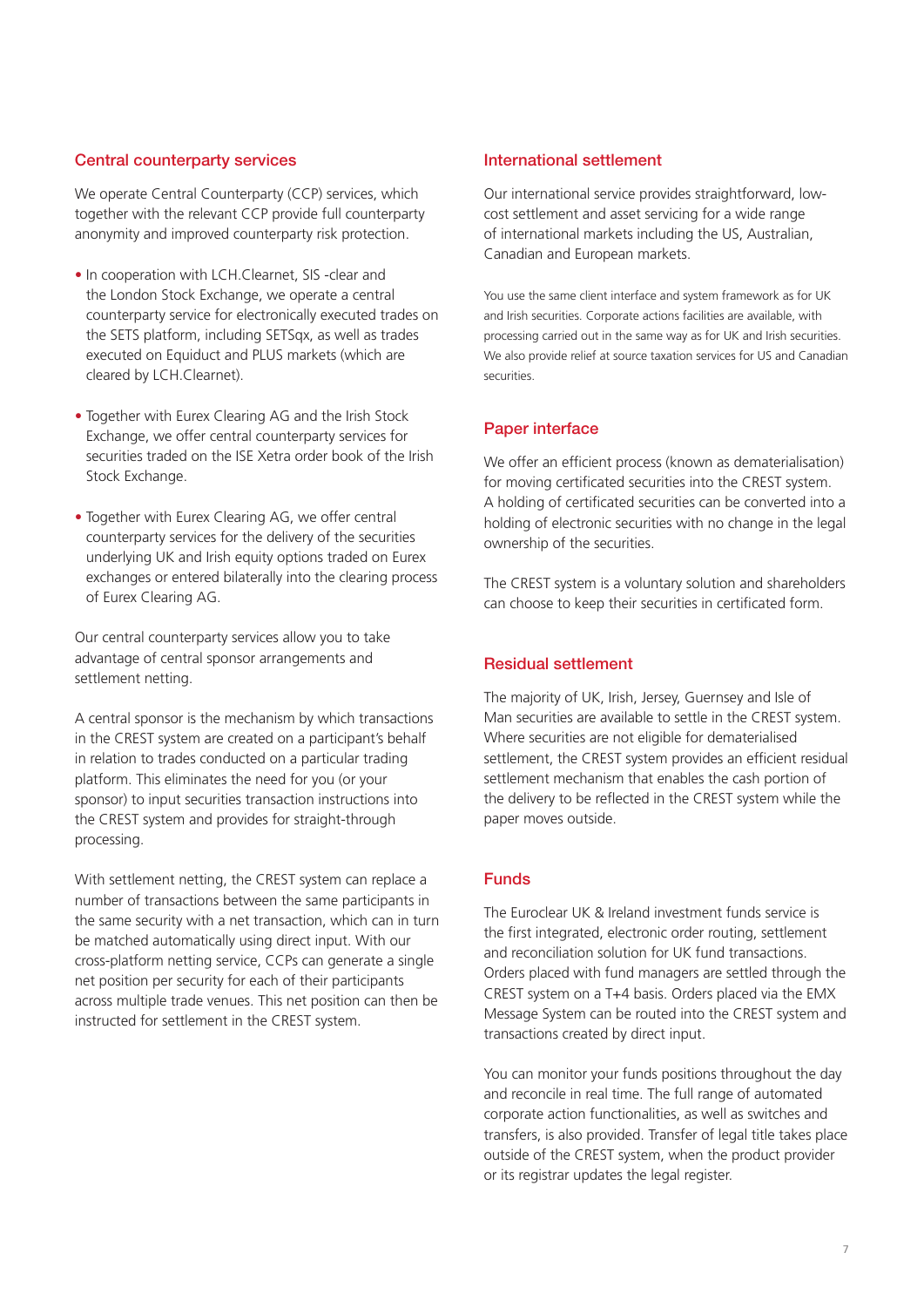#### **Payments**

Clients are able to settle in sterling, euros and US dollars. The CREST system settles euro transactions on every TARGET2 business day.

You need to have an arrangement with one of the payment banks that have agreed to offer credit and liquidity to CREST members. The CREST system maintains a cash memorandum account (CMA) for each member, in one or more of the settlement currencies, as required by the member.

A CMA shows the net balance of payments made and received by the member at any time during the course of the settlement day. Payment obligations between the payment banks are settled in real time through arrangements with the Bank of England for sterling, the Central Bank of Ireland for euro and at the end of day for US dollars.

#### Reports and monitoring settlement

The CREST system does not provide printed reports to members. You can decide what information you require from the system, and how often you receive it. There are many possible queries, most with selection criteria. You can construct the appropriate query to download the information, and format it for analysis and printing locally. All enquiries are also available through the GUI.

You will need to monitor settlement for exceptions, such as transactions that have not settled or matched, or which have a delayed status that prevents them from settling.

#### Transaction reporting

Euroclear UK & Ireland is an Approved Reporting Mechanism (ARM), offering transaction reporting to the UK Financial Conduct Authority (FCA) through the CREST system. Our tailored services enable you to meet your reporting responsibilities in a flexible and cost-effective manner.

#### Stamp duty

Transactions in UK and Irish equities may be subject to stamp duty or Stamp Duty Reserve Tax (SDRT). Exemptions are available for specific types of transfer, and some types of firms (e.g. charities). Securities lending activity and the business of market intermediaries may also be relieved of duty.

The CREST system assesses all transactions for duty, relief or exemption, and enables you to claim certain reliefs and exemptions accurately and systematically.

Generally, you do not have to make additional reports or payments to the revenue authorities. The CREST system automatically calculates and collects any necessary payments of duty, and ensures that the money is paid to the authorities. The CREST system also provides full reporting to the authorities.

#### Comprehensive corporate actions processing

We have successfully striven to create paperless corporate actions processing, and many of our initiatives in this field now form industry standards.

We provide a full range of facilities for registrars to deliver securities and/or cash directly to members and for members to accept voluntary corporate actions by delivering securities and/or cash to a registrar.

The CREST system facilitates transaction management processes, automating the production of market claims, transformations of open transactions during company reorganisations and buyer protection for all relevant corporate actions. It also provides services which allow you to appoint and instruct proxies at company meetings electronically.

The CREST system allows fast same-day issuance of eligible debt securities for next-day (or potentially even same-day) maturity, on a straight-through processing basis.

You can receive automated dividend and interest payments directly into your cash memorandum accounts, as well as electronic tax vouchers. You can also make dividend elections electronically.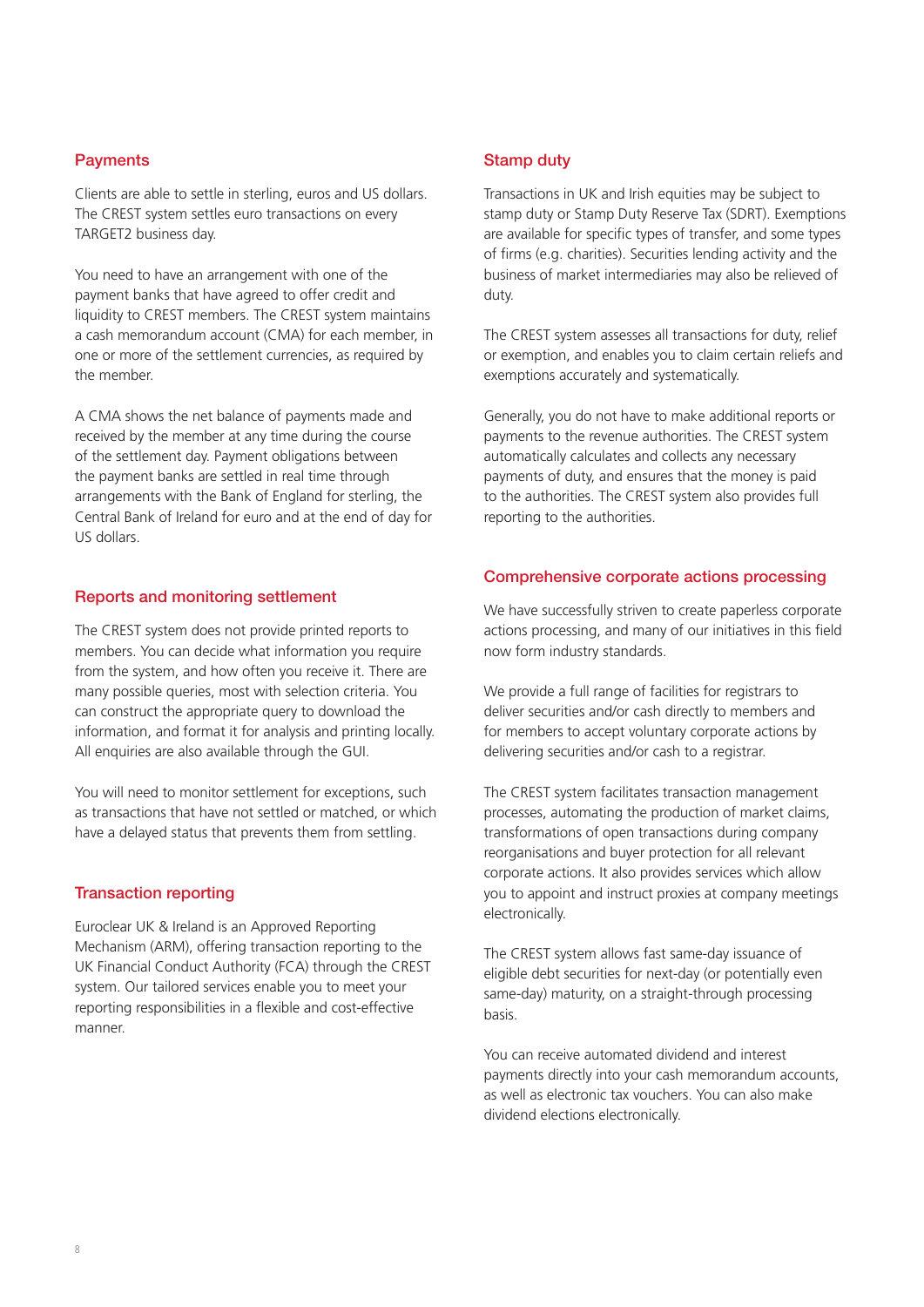#### Collateral management

You can make the most of your portfolio via a range of collateral management and securities lending functions.

Collateral management facilities are available through our Delivery By Value (DBV) service. This enables you to give and receive packages of securities as collateral against the creation of a cash payment. You can enter into DBVs with maturities of up to two years. Enhanced features include intra-day mark-to-market and substitutions functionalities.

We also offer you the ability to borrow and lend securities using stock loans. We process and update loan valuations on a daily basis, saving you the operational effort. Since the CREST system handles sameday settlement, you can arrange, execute and settle your borrowing needs within a matter of minutes

More information about our services and products can be found at **euroclear.com.**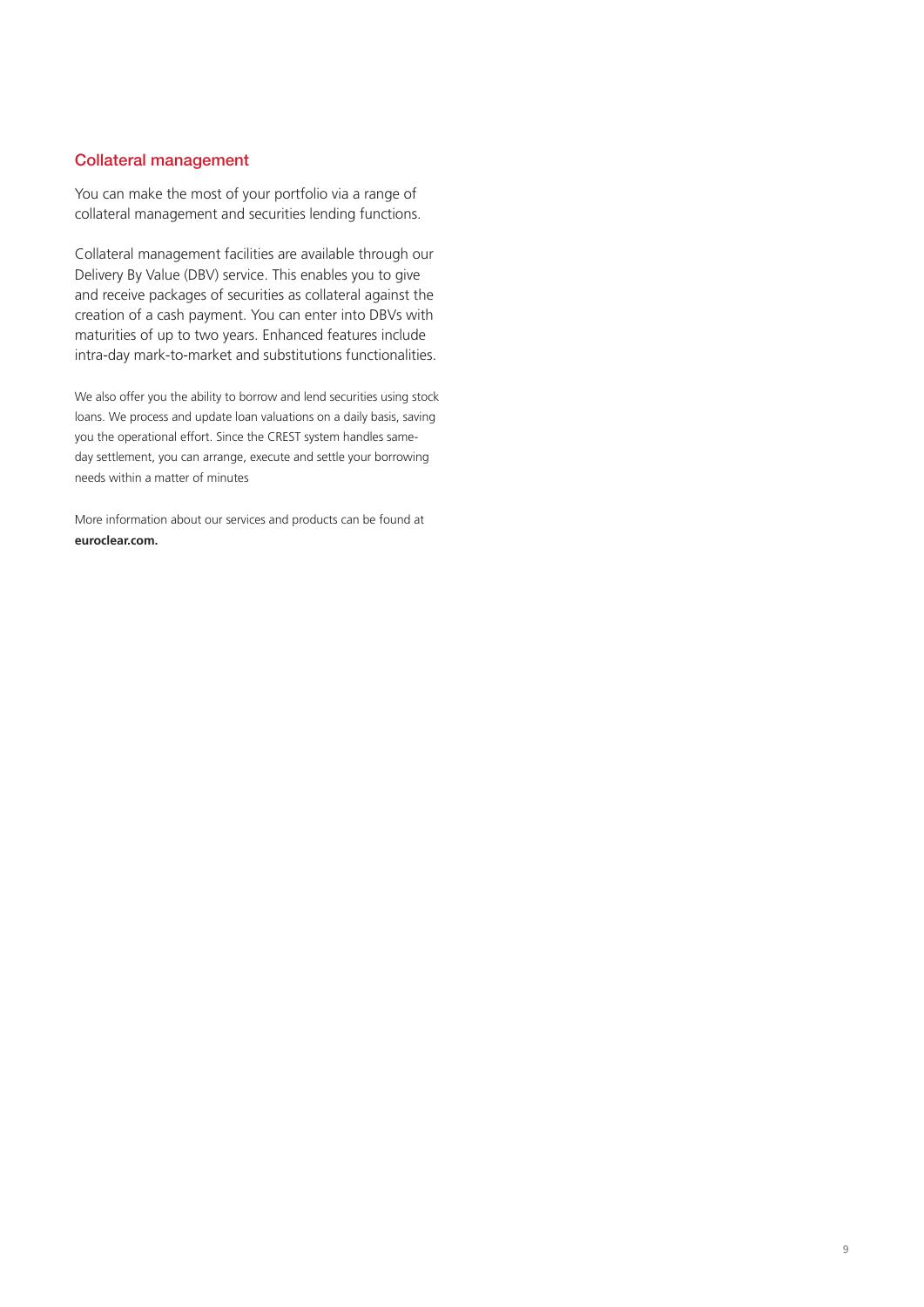### **Tariff**

Euroclear UK & Ireland aims to deliver services that are excellent value for money. Our objectives are to offer simple and transparent pricing, and to recover costs in an equitable way. By giving you the appropriate incentives to use our services efficiently, we intend to reflect the cost of delivering individual services as accurately as possible.

There are standing charges for users (those firms or individuals that connect to the CREST system directly), members (legal owners of securities) and member accounts.

Transaction charges are levied on transactions passing through the CREST system. Charges are structured to recognise the various possible events in the life cycle of a transaction.

A full tariff breakdown is available on our website. Go to **my.euroclear com/euitariff**. You will need to log in/ register to access this information.

The network providers and payment banks will supply details of their respective tariffs separately.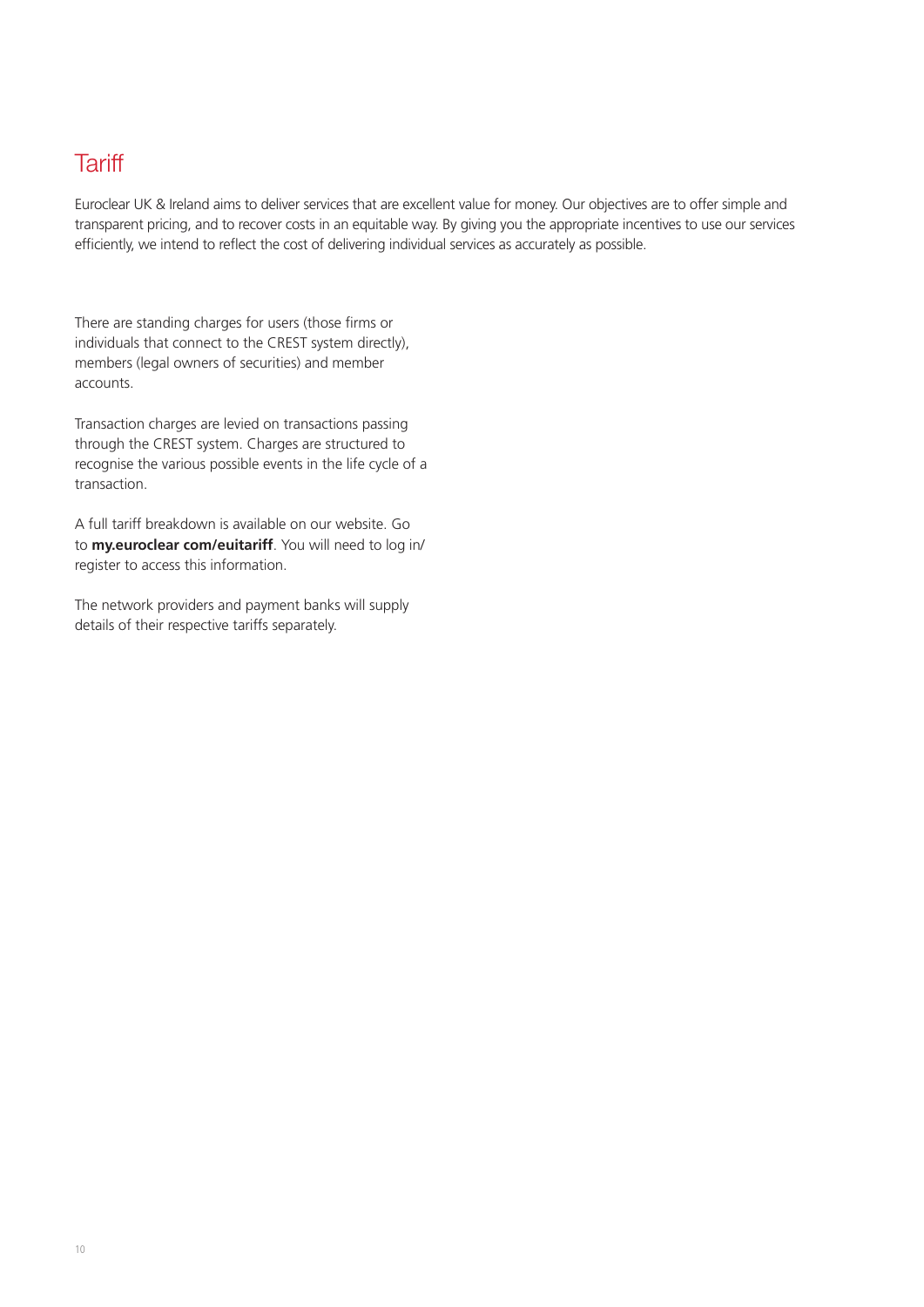# Further information

You can find more information about becoming a client at **my.euroclear.com/crestmembership**, including:

- 10-point guide to becoming a client a step-by-step guide including key contact information
- Details of our training courses
- Admission and application documents

You will need to log in/register to view this page.

### Contact us

If you would like to know more about becoming a client, please email the Account & Client Relationship Management team at **eui-crm@euroclear.com**.